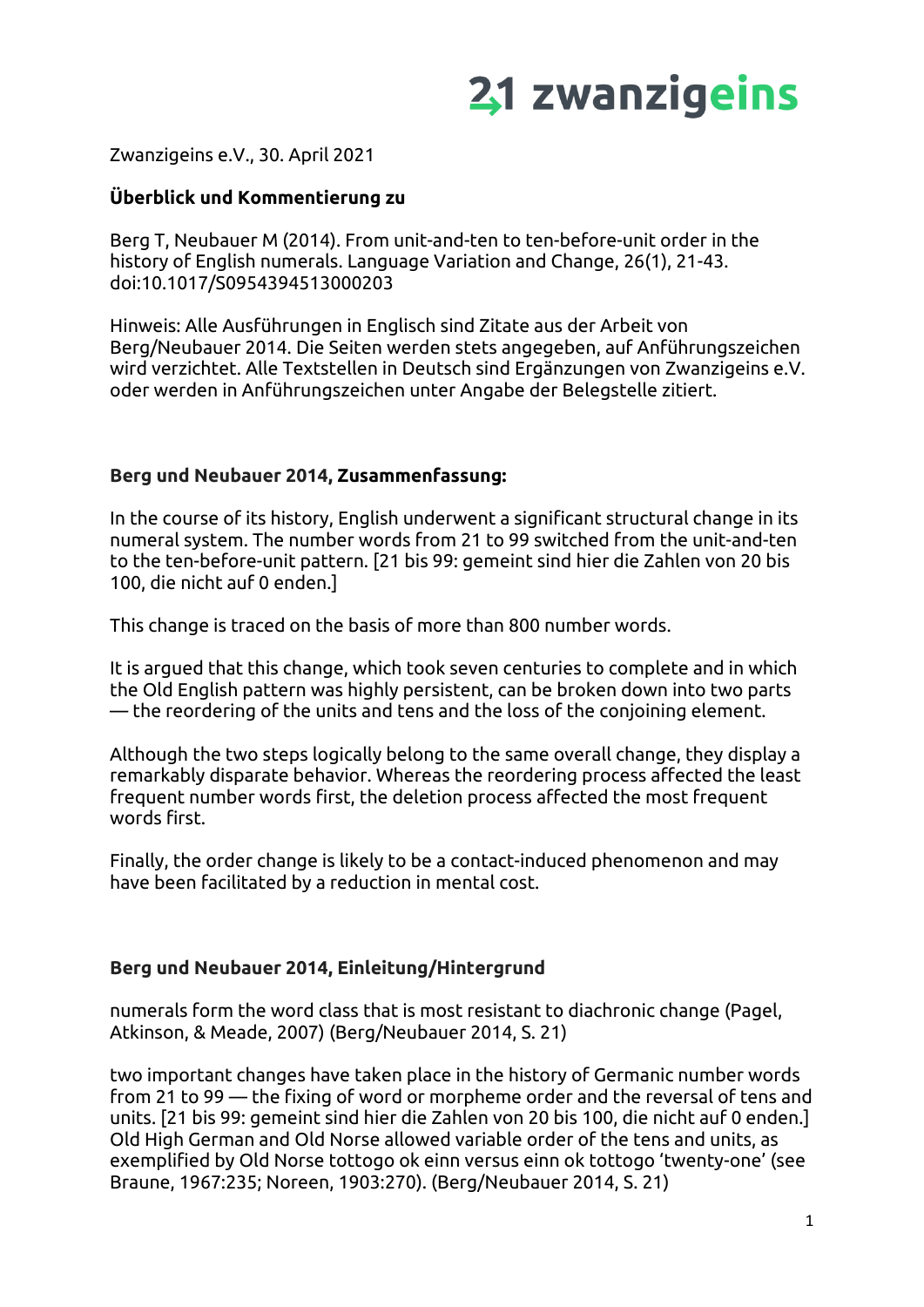

Whereas Icelandic and Swedish exhibit the ten-before-unit order, Danish and Faroese show the inverse order. (note 3: The case of Norwegian is more complex. The two Norwegian languages feature opposite orders, with Nynorsk following the Icelandic pattern and Bokmål aligning itself with Danish.) Less variation characterizes the modern West Germanic languages. As far as the historical record goes, Old English (note 4: we searched the York-Toronto-Helsinki Parsed Corpus of Old English Prose, which consists of 1.8 million words and 100 texts. The search string was "&NUM%%&CONJ&NUM%%," that is, number + conjunction + number. Data cleansing pared down the 504 hits to 341. Of these 341 cases, 340 followed the conventional unit-and-ten order, and only a singleton case exhibited the ten-and-unit order. Remarkably, this is the numeral tyne & twegen 'ten and two' (=12), which does not even fall within the range of interest here (from 21 to 99). We thus feel entitled to conclude that if there was order variation in OE numerals, it must have been fairly minor and hence negligible), Old Frisian, and Middle Dutch (note 5: Unfortunately, number words occur but rarely in Old Dutch corpora (Quak & van der Horst, 2002:45), so we cannot be sure of the order. However, it would seem likely that it was the same as in Middle Dutch) had a consistent unit-before-ten order (see Bremmer, 2009; van Kerckvoorde, 1993; Wülfing, 1894). (Berg/Neubauer 2014, S. 22)

In Old English, the unit-and-ten order was apparently the only permissible one (e.g., Wülfing, 1894; see also note 4 above). Early Middle English saw the emergence of the ten-before-unit order with retention of the conjunction (Öfverberg, 1924). The loss of the conjunction did not occur until the end of the Middle English period (Mustanoja, 1960; Nohara, 1995; Tietjens,1922). (Berg/Neubauer 2014, S. 24)

Middle English shows traces of a vigesimal system in using score for 20 and its multiples for larger numbers, for example, four score and ten for 90. It is important to note that score was not used as a lexical item designating "roughly twenty" but fully integrated into the numeral system. (Berg/Neubauer 2014, S. 24) The tens could be separated from the units by measure nouns such as degree and mile, for example, twenty degrees and oon '21 degrees'. These structures always have the higher number precede the lower one. Examples with the inverted order are not attested (Berg/Neubauer 2014, S. 24)

#### **Berg und Neubauer 2014, Daten, Variablen/Modelle und Ergebnisse:**

Die verwendeten **Quellen** (Berg/Neubauer 2014, S. 25):

1) For Middle English (ME), the Innsbruck Corpus of Middle English Prose and the Middle English section of the Helsinki Corpus were selected.

2) For Early Modern English, the Innsbruck Corpus of Letters, the Early Modern English section of the Helsinki Corpus, and the Lampeter Corpus were drawn upon.

3) The Penn Parsed Corpus of Modern British English served as the empirical basis for the analysis of Late Modern English.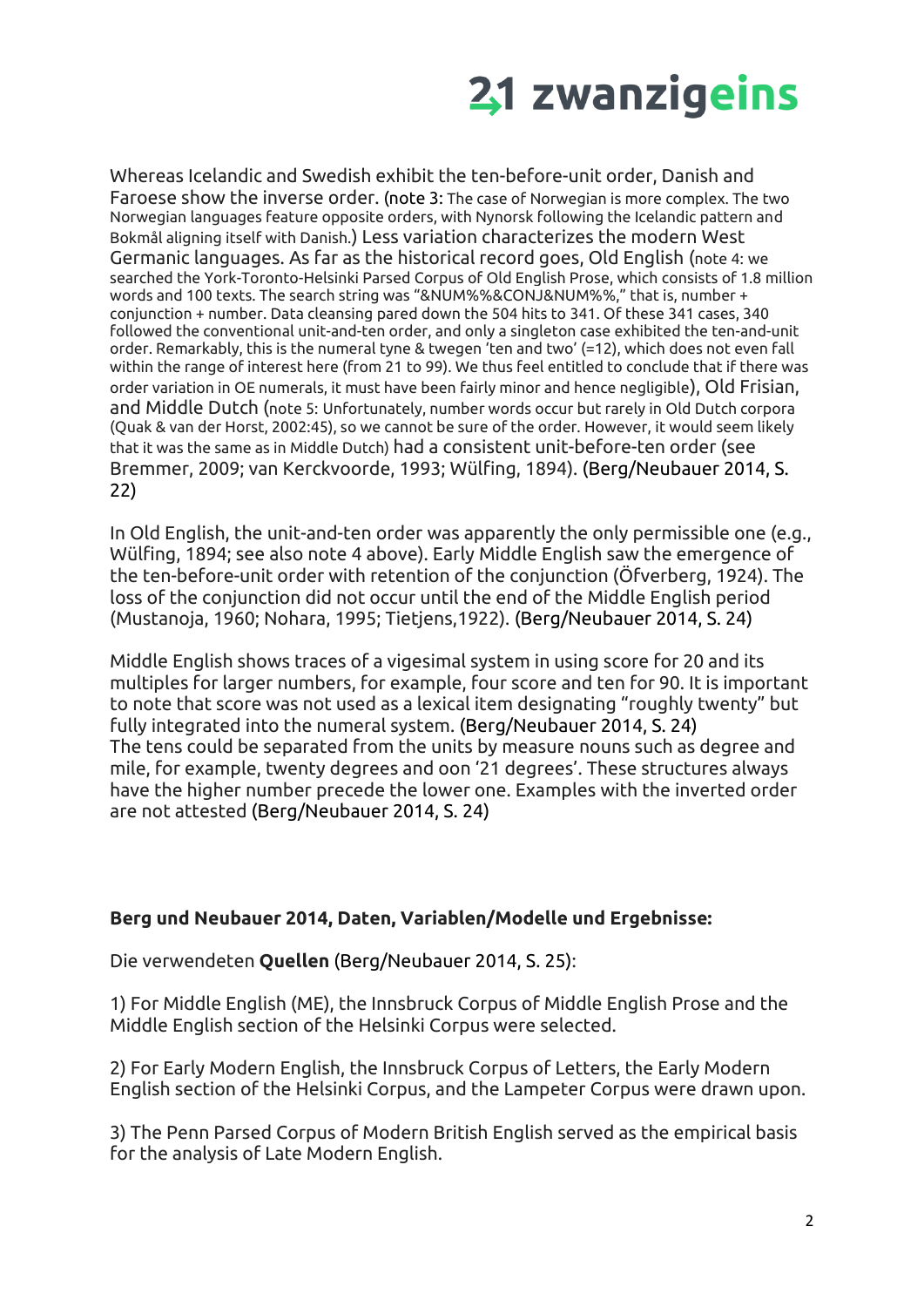### **Suchverfahren**:

ME words are notorious for their variable spelling. … 40 spelling variants for the 8 tens. The record holder is 40 with nine variants, closely followed by 30 with eight variants. (Berg/Neubauer 2014, S. 26)

electronic search, which was carried out by means of the concordancing program MonoConc (Athelstan, Houston, Texas). All search terms began and ended with wild cards. (Berg/Neubauer 2014, S. 26)

**Daten** (Berg/Neubauer 2014: Table 1, Table 2):

n = 809 "tokens" (= Zahlwörterverwendungen), die ntypes = 404 verschiedene "types" (= Zahlwörter) darstellen, d.h. der Wiederholungsfaktor ist 809/404 = 2.0

Middle English (ME, 1100-1500):  $n = 207$ ,  $n_{\text{type}} = 131$ Early Modern English (EModE, 1500-1700):  $n = 299$ ,  $n_{\text{type}} = 131$ Late Modern English (LModE, 1700-1914):  $n = 303$ ,  $n_{type} = 142$ 

Kategorien der Zahlwörter:

Category 1: OE-Form =  $Einer-und-Zehner-Form$  mit "and" Category 2: Zehner-und-Einer-Form mit "and" Category 3: Zehner-Einer-Form ohne "and" Category 4: Einer-Zehner-Form ohne "and"

Category 4 (Einer-Zehner-Form ohne "and"): extreme infrequency of category 4. There is the singleton type þrie twenti, 'twenty-three', which occurs once in three different Early ME texts … this form may be regarded as an idiosyncratic usage of a single author. (Berg/Neubauer 2014, S. 28)

virtually all number words with the lone exception of the value ninety-three are attested in at least one category (Berg/Neubauer 2014, S. 28)

#### **Variablen/Modelle:**

Es werden zwei logistische Regressionen mit festen Effekten<sup>1</sup> zu den "tokens" gerechnet, wobei als Zielgröße (Berg/Neubauer 2014, S. 31)

a) in der ersten Auswertung die Category 1 (OE-Form = Einer-und-Zehner-Form mit ", and") als 1 gesetzt ( $n_1$  = 332) und alle anderen Formen (Category 2 = Zehner-und-Einer-Form mit "and", Category 3 = Zehner-Einer-Form ohne "and") als 0 gesetzt ( $n_0$  $= 477$ ) werden;  $n_1+n_0 = 809 = n$ 

 $^1$  Nach Auskunft von Prof. Berg, 22.04.2021: logistische Modelle mit festen Effekten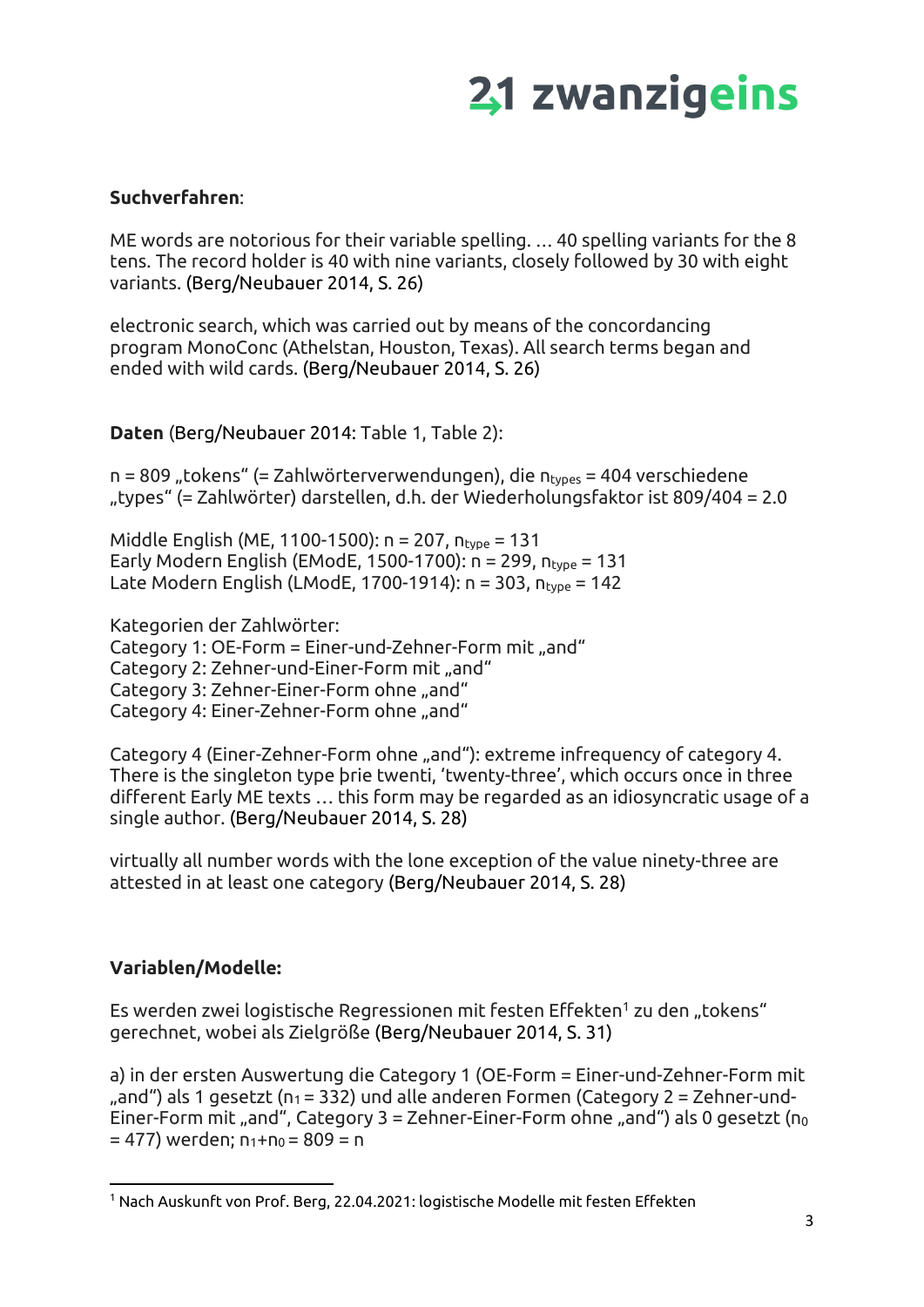

und

b) in der zweiten Auswertung die Category 2 (Zehner-und-Einer-Form mit "and") als 1 gesetzt ( $n_1$  = 128) und die Category 3 (Zehner-Einer-Form ohne "and") als 0 gesetzt ( $p_0 = 349$ ) werden;  $p_1+p_0 = 477$  (=  $p_0$  in Auswertung 1)

Kovariablen:

50-year periods: the data … were broken down into time slices of 50 years (Berg/Neubauer 2014, S. 28)

Die "block frequency", d.h. die Anzahl der tokens pro Zehnerblock (21-29, 31-39 usw.) wird zeitunabhängig berechnet und als Kovariable verwendet. (Berg/Neubauer 2014, S. 31)

Modell 1: period and block frequency do not interact in the regression analysis. This means that the effect of frequency (i.e., low frequency promotes change) is constant across the period of time under study.<sup>2</sup> (Berg/Neubauer 2014, S. 32)

### **Ergebnisse:**

**Deskriptiv** (Berg/Neubauer 2014: Figure 1)

Die folgende Darstellung wurde in Anlehnung an Figure 1 in Berg/Neubauer 2014 erstellt. Sie zeigt in schematischer Weise die relative Verteilung von "tokens" der Kategorien 1, 2, 3 über die Zeit (Kategorie 1: OE-Form = Einer-und-Zehner-Form mit "and", Kategorie 2: Zehner-und-Einer-Form mit "and", Kategorie 3: Zehner-Einer-Form ohne "and"). Im Original zählen Berg/Neubauer 2014 die Häufigkeit der Verwendung der Kategorien über 50-Jahre-Perioden aus. Anm.: in dieser schematischen Darstellung ist nicht gesichert, dass die Summe der Häufigkeiten aller Kategorien stets 100% ergibt.

 $2$  Frage: Variiert diese Blockfrequenz nicht in der Zeit? (vgl. Fußnote 12: ... it is highly likely that larger numbers were much less common in the Middle Ages than they are in the technologically advanced societies of today).

Warum werden Interaktionen der zeitunabhängigen Frequenz und der Zeit untersucht (und nicht als signifikant gefunden): Sollte nicht einfacher die Blockfrequenz zeitabhängig in das Modell eingehen, um diese Hypothese zu prüfen? Frage: Sollte die Varianz der Blockfrequenz nicht besser auf 2. Ebene in einem random-effects-Modell berücksichtigt werden?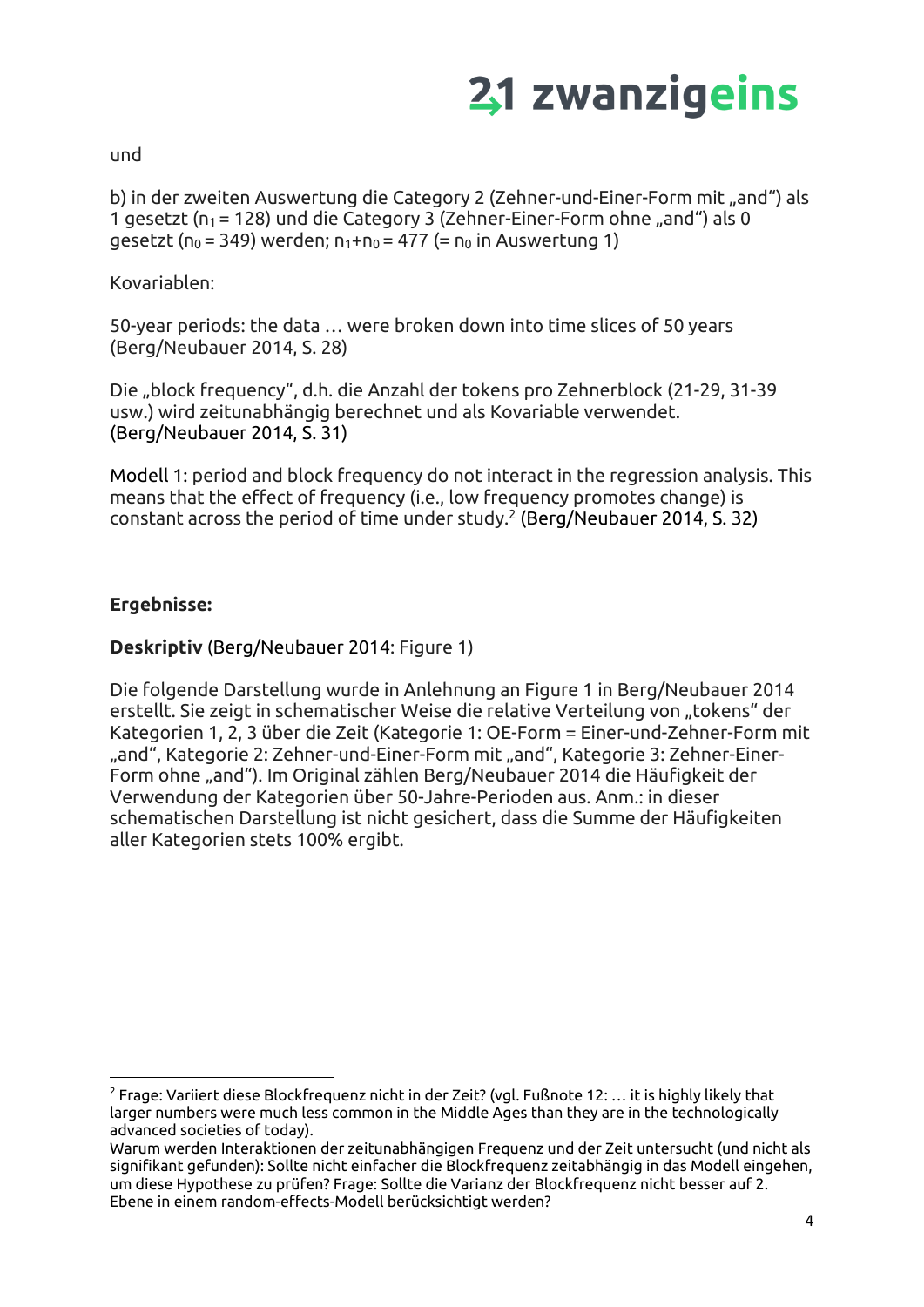

Figure 1 discloses some clear trends. The OE order remains the preferred pattern up to the 15th century. Its only competitor is category 2, which comes into existence in the 13th century and represents the dominant choice in the 15th century.<sup>3</sup> At the onset of the EModE period, the curve drops sharply and stays at a rather low level. The final decline of category 2 begins in the 18th century. Though still attested, this order reaches insignificance in LModE. (Berg/Neubauer 2014, S. 30)

Figure 1 further reveals that the category 2 order antedates the modern order by

 $3$  Der rückläufige Trend in der Häufigkeit der altenglischen Zehner-und-Einer-Form wird durch eine hohe "Verwendungsspitze" zwischen 1500 und 1550 unterbrochen. Dies ist die Zeit der Regierung Heinrich VIII. Frage: Gibt es Hinweise darauf, dass Heinrich VIII. bzw. seine Administration im Rahmen der Abwendung von "romanischen" Vorgaben das typisch Englische stärker betonen wollte und so vielleicht auch die Verwendung altenglischer Begriffe und Ausdrucksformen (wie die altenglischen Zahlwörter) in der offiziellen Schriftsprache unterstützte oder wünschte? Dies wäre besonders interessant zu wissen, da sich die heutige Form danach durchsetzt. Wenn man dem Effektivitätsargument folgt, so übernimmt die eingekürzte Zehner-Einer-Form aus diesem Grund die Führung und wird dominant trotz des Versuchs der Administration unter Heinrich VIII., die Entwicklung aufzuhalten. Prof. Berg, 22.04.2021: "Ihre Frage nach einem möglichen Einfluss von Heinrich VIII auf den Gebrauch der Zahlen kann ich nicht beantworten. Dass Heinrich VIII. versucht hat, einen solchen Einfluss zu nehmen, ist mir nicht bekannt, aber ich bin auch kein Historiker und habe mir das auch nicht näher angesehen. Aus methodischer Sicht ist bei kürzeren Zeitabschnitten wie im vorliegenden Fall aber immer eine gewisse Vorsicht bei der Interpretation geboten, da Artefakte in der Textauswahl immer eine Rolle spielen können."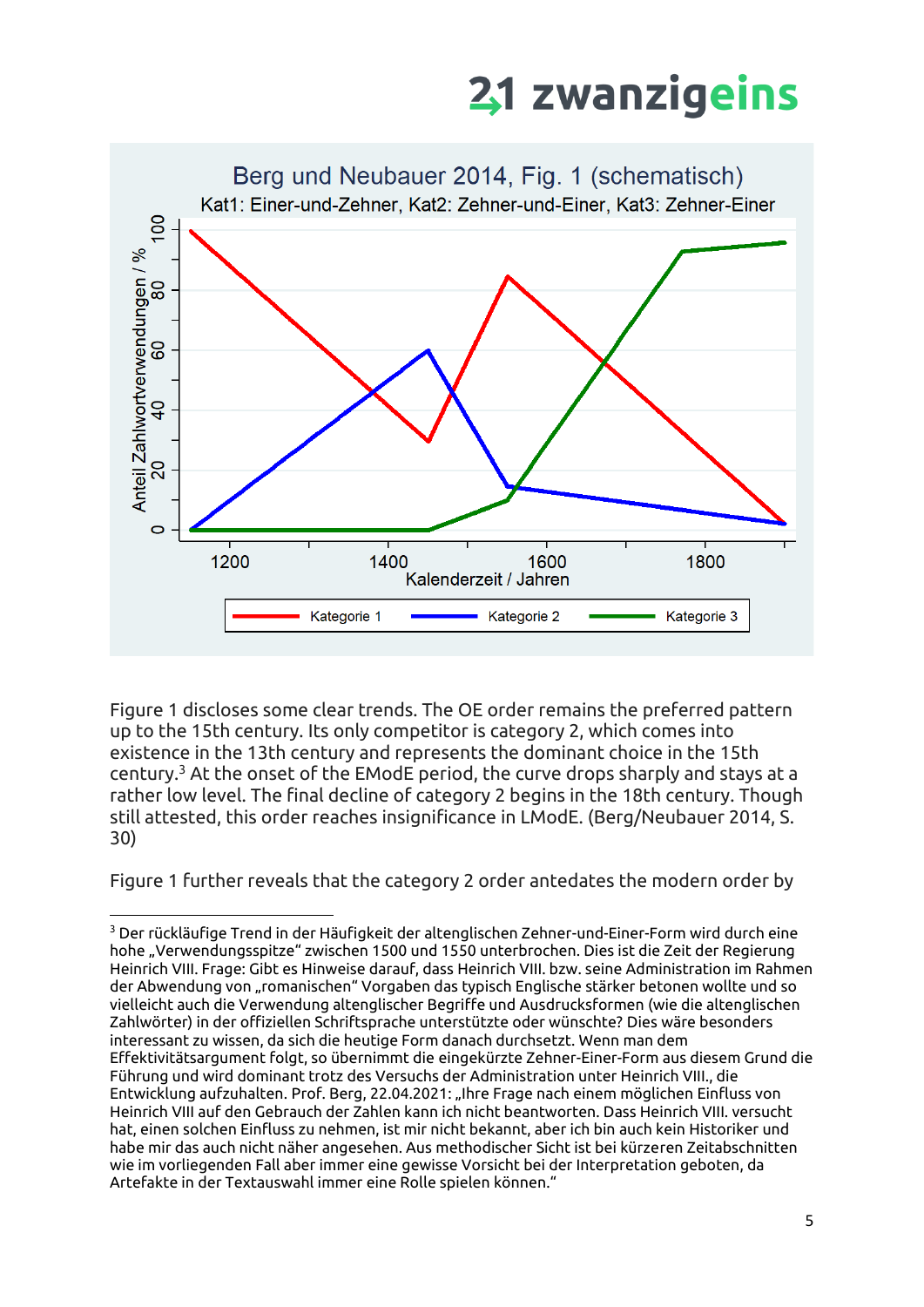more than two centuries. Simultaneously with the decline of category 2, the modern

order arises apparently out of nowhere in the 17th century. Immediately upon its emergence, it comes to be the majority pattern… Figure 1 shows, there is a prelude to the spike of category 3 in EModE. (Berg/Neubauer 2014, S. 30)

Whereas the OE order saw its first rivals in the 13th century, it did not diminish into a minor pattern until the 18th century and did not completely disappear until the 20th century. (Berg/Neubauer 2014, S. 31)

Clearly, there must be a factor (or set of factors) that strengthens the unit-beforeten order and thus contributes to its diachronic stability. The main factor we see at work is the time-honored short-before-long principle (e.g., Behaghel, 1909; Cooper & Ross, 1975; Hawkins,1994) to which the unit-before-ten order conforms. (Berg/Neubauer 2014, S. 40)

[Schuppener 2014 (Zitat s.u.) kommentiert ähnlich zum Deutschen auf S. 72: "Im Deutschen ist hier Folgendes zu nennen: In der Regel wird bei Kollokationen von zwei Elementen, die mit *und* verknüpft sind, also bei Paar- oder Zwillingsformeln, das kürzere Glied zuerst genannt.<sup>332</sup> Da mit Ausnahme von *sieben* alle Einerzahlen einsilbig sind, während die Zehnerzahlwörter ab *zwanzig* jeweils zweisilbig sind, lässt sich hier ein … Argument für die Voranstellung der Einer erkennen." Fußnote 332: Vgl. Wackernagel: Zur Wortfolge, S. 251]

Altogether, the order change may be presumed to have taken 700 years to complete. (Berg/Neubauer 2014, S. 31)

**Analytisch**: Modelle 1 und 2 sehen passend einen signifikanten Rückgang der jeweiligen Zielkategorie (1 oder 2).

Change tends to be local; that is, it affects only one aspect of a linguistic structure at a time. This is for the obvious reason that even during ongoing change, the linguistic system must fulfill its communicative function. A radical change would put this

function at risk. It is therefore to be expected that the numeral change was initially restricted to reversing the order of morphemes while leaving the connector intact (Berg/Neubauer 2014, S. 38)

the higher-before-lower order occurs more frequently in the languages of the world than the lower-before-higher order. Hence, the former order may be regarded as less marked or more natural than the latter (e.g., Gil, 2001; Greenberg, 1978).

From this perspective, the conjunction may be argued to provide an additional clue for the listener to correctly interpret the number value of the more marked structure. This account comes close to Rohdenburg's (1996) complexity principle whereby the more explicit variant (i.e., the string augmented with "and" indicating addition) is chosen in the cognitively more costly environment. (Berg/Neubauer 2014, S. 23)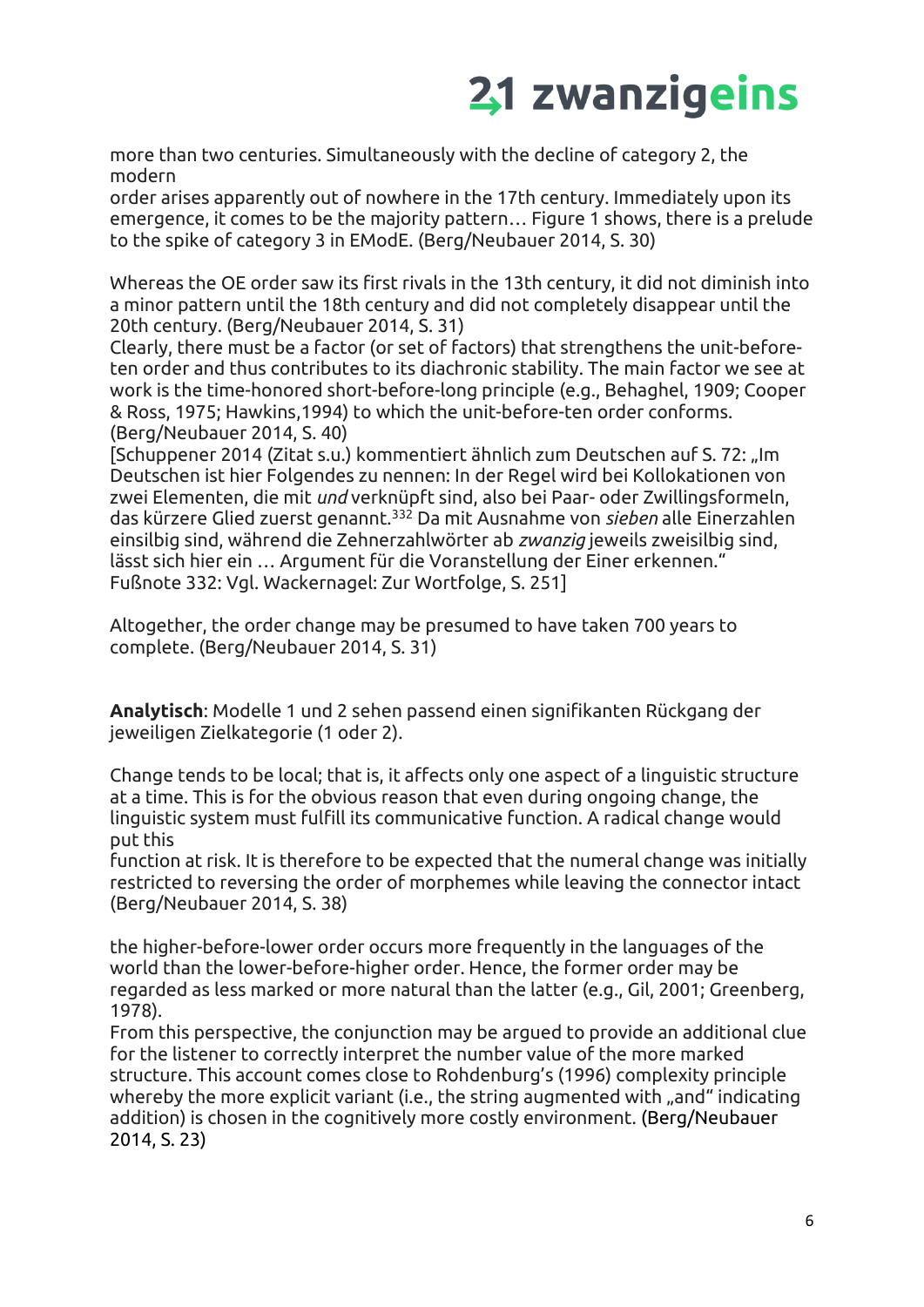On the commonplace assumption that language change is more likely to reduce than to increase markedness (e.g., Mayerthaler, 1981), it is understandable that category 2 evolved into category 3. A marked structure is replaced by a less marked one. (Berg/Neubauer 2014, S. 38)

Einfluss der Blockfrequenz wird analytisch belegt, aber wechselt: 1) Seltene Verwendung begünstigt Umstieg in Modell 1 (d.h. die Drehung der Reihenfolge).

2) Häufige Verwendung begünstigt Umstieg in Modell 2 (d.h. das Weglassen von "and").

Phillips (1984) came to the notable conclusion that there is a double relationship between word frequency and order of change in the lexicon. High-frequency words may be the first or the last to change. Although changes involving no more than surface phonetic representations affect the most frequent words first, changes occurring at a more abstract level affect the least frequent words first (see also Phillips, 2006). (Berg/Neubauer 2014, S. 22)

Whether a given string is produced in one or the other order has few repercussions on the low-level aspects of speech. … Unlike the reordering operation, the deletion of a word affects not only mental programming but also articulation …These processes create a succession of increasingly reduced output patterns that might have taken the following form: [ænd]→[ənd]→[ən]→[n]→ø. Thus, the disappearance of the connector involves phonetic aspects to a much greater extent than does the reordering of the tens and units ...The order change of tens and units clearly implicates high-level (e.g., morphological) representations. Therefore, this change manifests itself earlier in the less common than in the more common number words. By contrast, the loss of the connector clearly implicates articulatory processes. This phonetic orientation is responsible for the faster involvement of high-frequency words in this change. (Berg/Neubauer 2014, S. 35, 36)

Die Schätzung der Worthäufigkeit ist allerdings grob. Alternative: determining the frequency of number words in the current language. Given the vast data resources that are nowadays available, this can be reliably done for each number value. The next step involves extrapolating from the modern to the historical data and conjecturing that the frequency profile of numerals has not dramatically changed over time. The following frequency analysis is based on the huge Corpus of Contemporary American English (1990–2012): There is a general downward drift in frequency with numerical magnitude…. it may be assumed that the multifactorial analysis reported herein underestimated the real strength of frequency. (Berg/Neubauer 2014, S. 37)

numerical magnitude, to address the question of whether the numerals above 70 behaved differently from those below 70 … being strongly correlated with block frequency (Pearson's r = .74). To avoid collinearity, it is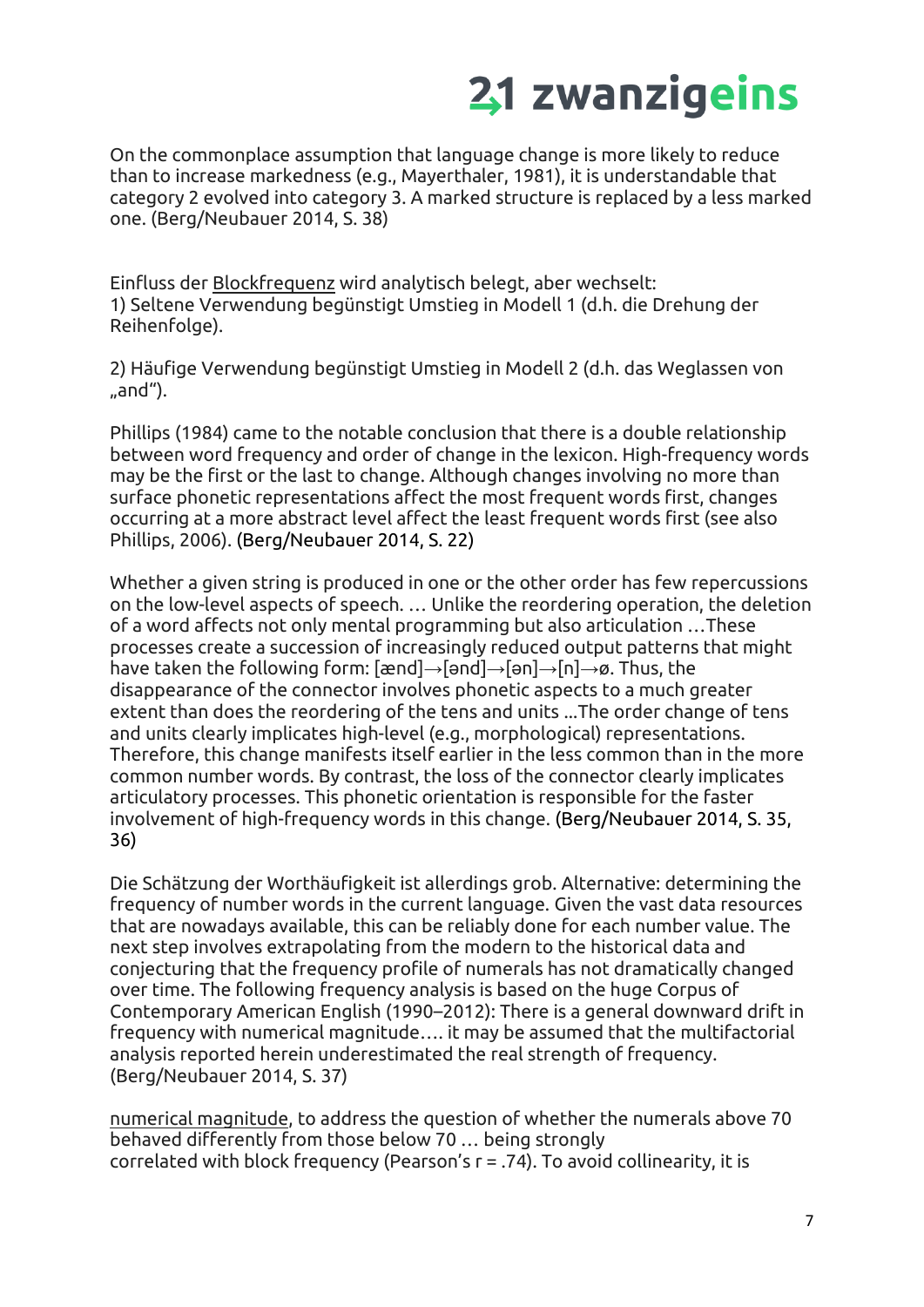advisable to remove one of the two factors. Because frequency is certainly the more relevant of the two, it was retained, but numerical magnitude was ignored … this factor was not entered into the statistical analysis because numerical magnitude is not a linguistically meaningful variable. (Berg/Neubauer 2014, S. 31)

As regards the ME corpora, the distribution of data points across the different dialect areas is uneven. The East Midland dialect contributes almost twice as many data points as all other dialects taken together. It cannot be ruled out that this imbalance distorted the database. We therefore opted to make no major theoretical point of the regional factor. (Berg/Neubauer 2014, S. 26)

### **Berg und Neubauer 2014, Gründe für die Änderungen der Zahlwörter:**

This leads us straight to a discussion of the causes of the change in the numeral system.

1) Language contact with Norman French, which wields such a powerful influence on the ME lexicon (e.g., Burnley, 1992), also seems to have played a major role in bringing about the order change. Old French placed the tens before the units and made use of a connecting element (e.g., vint et trois 'twenty-three'; Kibler, 1984:193) ... Notably, the order change appeared just at the time (13th century) when the French influence made itself felt most strongly. … A further argument in support of the contact hypothesis is the emergence of the vigesimal strategy in ME, which was completely unknown to the Anglo-Saxons. The multiplication by score was in all likelihood modeled on French vingt (Berg/Neubauer 2014, S. 38)

2) A … convincing proposal was put forward by Greenberg (1978:274) who invokes the listener's perspective. In multidigit numbers, a consistent lower-before-higher order delays comprehension until the very end of the number word, whereas a consistent higher-before-lower order allows the listener to derive a reasonable approximation (Berg/Neubauer 2014, S. 39) In diesem Sinne hat "twenty-four" einen Vorteil gegenüber "four-and-twenty".

3) Stampe (1976:603) … contended that in the number range from 21 to 99, the tens provide old and the units new information. Because languages such as English ordinarily place old before new information, the ten-before-unit order is consistent with this pragmatic principle, but the unit-before-ten order is not. (Berg/Neubauer 2014, S. 39)

4) The unit-before-ten order … creates a local inconsistency because it is typically embedded in a higher-before-lower frame. Take the spoken representation of the number 4263 as an illustration. Although the thousands and hundreds are ordered according to the higher-before-lower principle, this principle is violated by the unitbefore-ten order. A change from the unit-before-ten to the inverse order would thus eliminate this inconsistency. We take it that inconsistency is generally more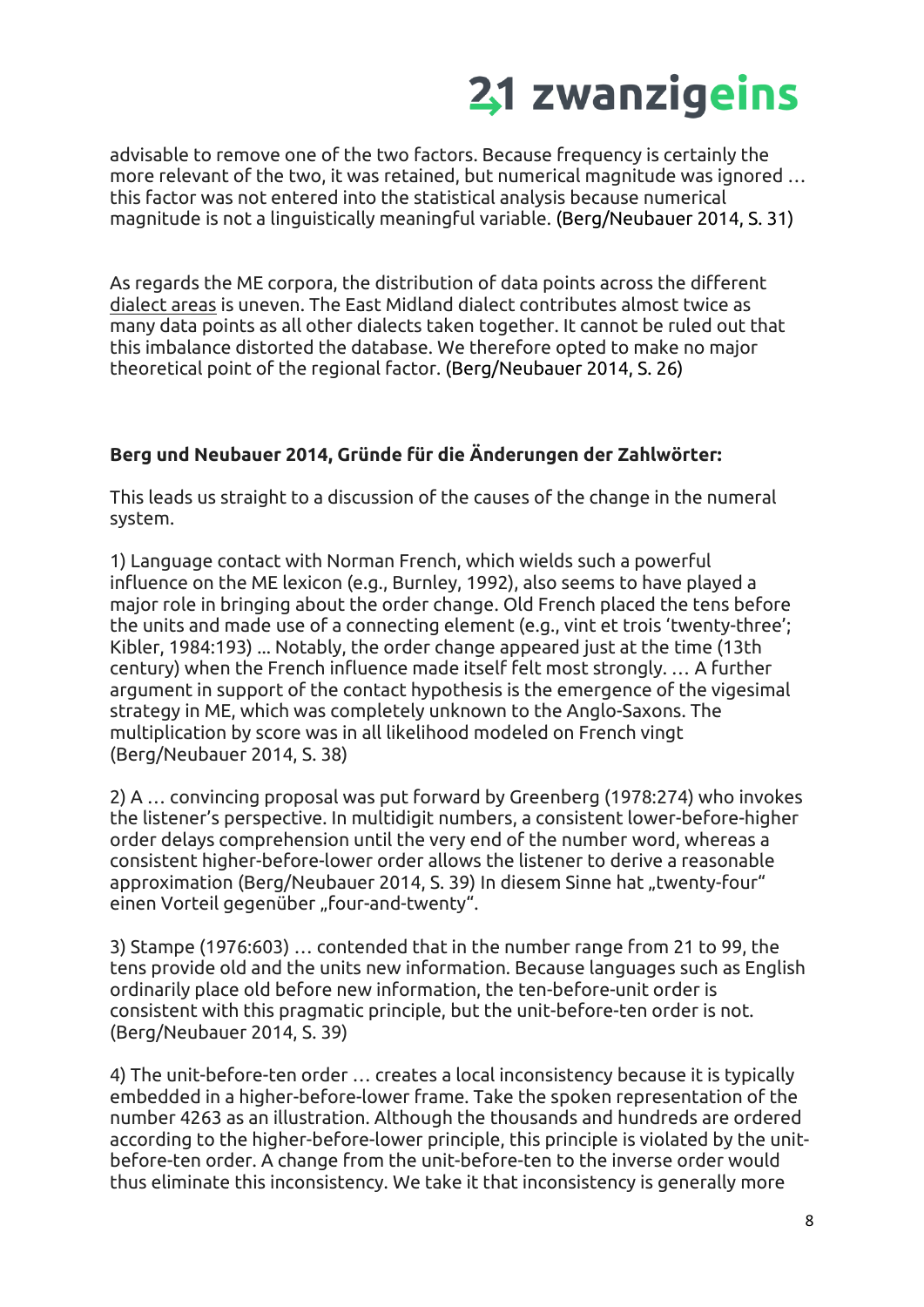difficult to process than consistency (e.g., Christiansen & Devlin, 1997, on word order patterns) (Berg/Neubauer 2014, S. 39)

[The unit-before-ten order engenders a palpable mismatch between the Roman (as well as the Hindu-Arabic) and the linguistic representation of numbers (and consequently between speaking and writing)… The order change began in the 13th century, long before we witness a general increase in literacy (roughly the 17th and 19th centuries). This disparity precludes us from giving credence to this idea. (Berg/Neubauer 2014, S. 39)]

#### **Berg und Neubauer 2014, weitere Aussagen und ihre Kommentierungen in Schuppener 2014** (Zitat s.u.)**:**

1) S. 39: In a nutshell, the higher-before-lower order is more efficient.<sup>17</sup>

Fußnote 17: Incidentally, this argument would also explain why the writing system just mentioned put the higher-order before the lower-order values.

Schuppener 2014 kommentiert auf S. 80: "Experimentell lassen sich so keine belastbaren Belege für einen negativen Einfluss der Bildungsreihenfolge E+Z bei den höheren Einerzahlwörtern mit Blick auf das Rechnen finden. So lässt sich auch die von Berg/Neubauer aufgestellte Behauptung einer größeren Effizienz der Reihenfolgen Z+E ("In a nutshell, the higher-before-lower order is more efficient."<sup>354</sup>) nicht als bewiesen, sondern als nur eine Meinungsäußerung ansehen."

Fußnote 354: Zitat der Arbeit von Berg/Neubauer 2014

#### 2) S. 40: Aphasie<sup>4</sup>-Beispiel

Another line of evidence derives from a look at languages that have the unit before-ten order. German is a case in point. If this is really a dispreferred pattern, its cracks should be discernible. As a matter of fact, the difficulty surrounding this order can be noticed in the number errors committed by an aphasic speaker of German. Blanken, Dorn, and Sinn (1997) reported that most of the errors made by this patient are inversions involving the units and the tens.<sup>18</sup>

Fußnote 18: "As a piece of anecdotal evidence, it might be added that even linguistically competent speakers of German occasionally get confused over the ten/unit order when they write down numbers they have been orally given.

Blanken, Gerhard, Dorn, M., & Sinn, H. (1997), Abstract: "This article reports on a mildly aphasic patient with major disorders in reading, writing, and number processing. His predominant error type in reading aloud Arabic numbers and in matching heard numerals with

<sup>4</sup> Wikipedia: Eine Aphasie (griechisch ἀφασία aphasía 'Sprachlosigkeit') ist eine erworbene Störung der Sprache aufgrund einer Läsion (Schädigung) in der dominanten, meist der linken, Hemisphäre des Gehirns.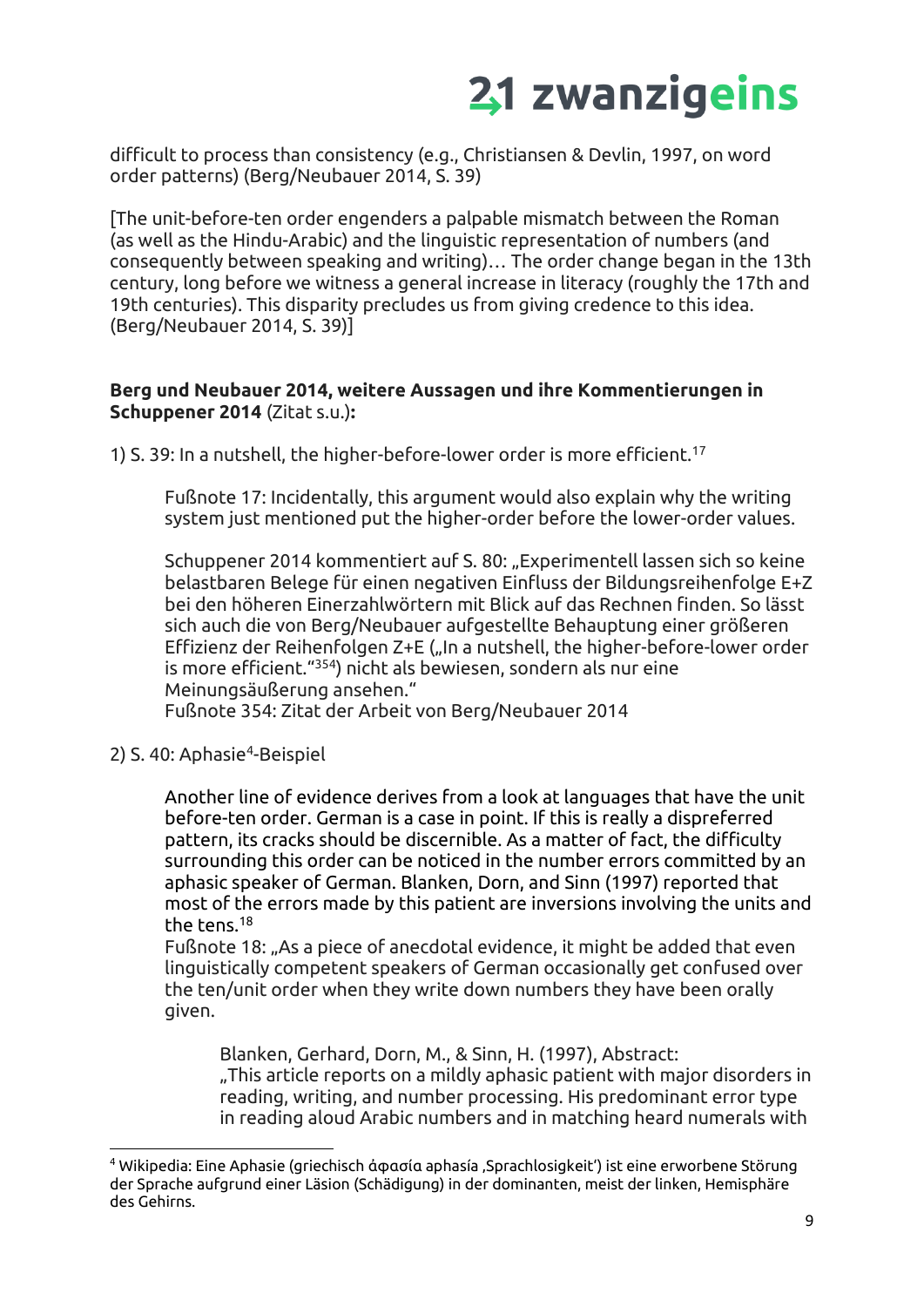Arabic numbers was the violation of the inversion rule of the German Arabic number reading system. According to this rule most of the twodigit numbers or numbers in the final and prefinal position of longer digit strings have to be read beginning with the final digit (e.g., 26  $\rightarrow$ sechsundzwanzig (literally translated: six-and-twenty)). It is argued that AT's inversion errors (e.g., 26  $\rightarrow$  zweiundsechzig (literally translated: two-and-sixty)) are not consistent with the predictions of single route models of Arabic number reading but are in agreement with proposals of a visually based asemantic reading routine in addition to a semantically mediated reading routine."

Schuppener 2014 kommentiert auf S. 85: "Allerdings sind die Routinen, wenn sie einmal internalisiert sind, konsequent. Dies belegt selbst der von Blanken/Dorn/Sinn beschriebene Fall eines Aphatikers, der beim Lesen von in Ziffern notierten Zahlen beispielsweise 26 als *zweiundsechzig* realisiert.<sup>368</sup>" Fußnote 368: "Dass die Bildungsreihenfolge E+Z verwirrend oder komplizierter ist, lässt sich aus dem pathologischen Befund nicht folgern, wie dies beispielsweise Berg/Neubauer: From unit ten…, tun."

3) S. 40: All these arguments lead to the conclusion that the unit-before-ten order is

more difficult to process than the inverse order is.<sup>19</sup> Fußnote 19: For an interesting attempt to locate this effect, see Brysbaert, Fias, and Noël (1998).

Schuppener folgert aus der kognitionspsychologische Arbeit von Brysbaert et al. 1998 allerdings Folgendes: "Experimentell ließen sich so keine belastbaren Belege für einen negativen Einfluss der Bildungsreihenfolge E+Z bei den höheren Einerzahlwörtern mit Blick auf das Rechnen finden" (Schuppener 2014, S. 80).

Zur Diskussion dieser weiteren Aussagen in Berg/Neubauer 2014 und ihrer Kommentierungen durch Schuppener 2014 können wir auf gesicherte psychologische Erkenntnisse verweisen, die die Auffassung von Berg/Neubauer stützen, aber nicht die hierzu kritische Haltung von Schuppener (Forschungsarbeiten der Arbeitsgruppen um Nürk und Dowker u.a., siehe die Ausführungen zu Deutsch und Niederländisch bzw. Walisisch/Tamil/Chinesisch vs. Englisch in [https://zwanzigeins.jetzt/infos\)](https://zwanzigeins.jetzt/infos). Berg/Neubauer kannten diese hochwertigen, psychologischen Forschungsarbeiten offenbar nicht und führten daher lediglich Einzelbeobachtungen (Aphasie), nur eine einzelne psychologische Studie und "anecdotal evidence" zur Stütze ihrer Thesen 1) bis 3) an. Siehe hierzu auch die Diskussion der Arbeit von Schuppener 2014 in [https://zwanzigeins.jetzt/infos/literatur.](https://zwanzigeins.jetzt/infos/literatur)

Literatur aus Berg/Neubauer 2014:

Behaghel, Otto (1909) Beziehungen zwischen Umfang und Reihenfolge von Satzgliedern. Indogermanische Forschungen 25:110–142.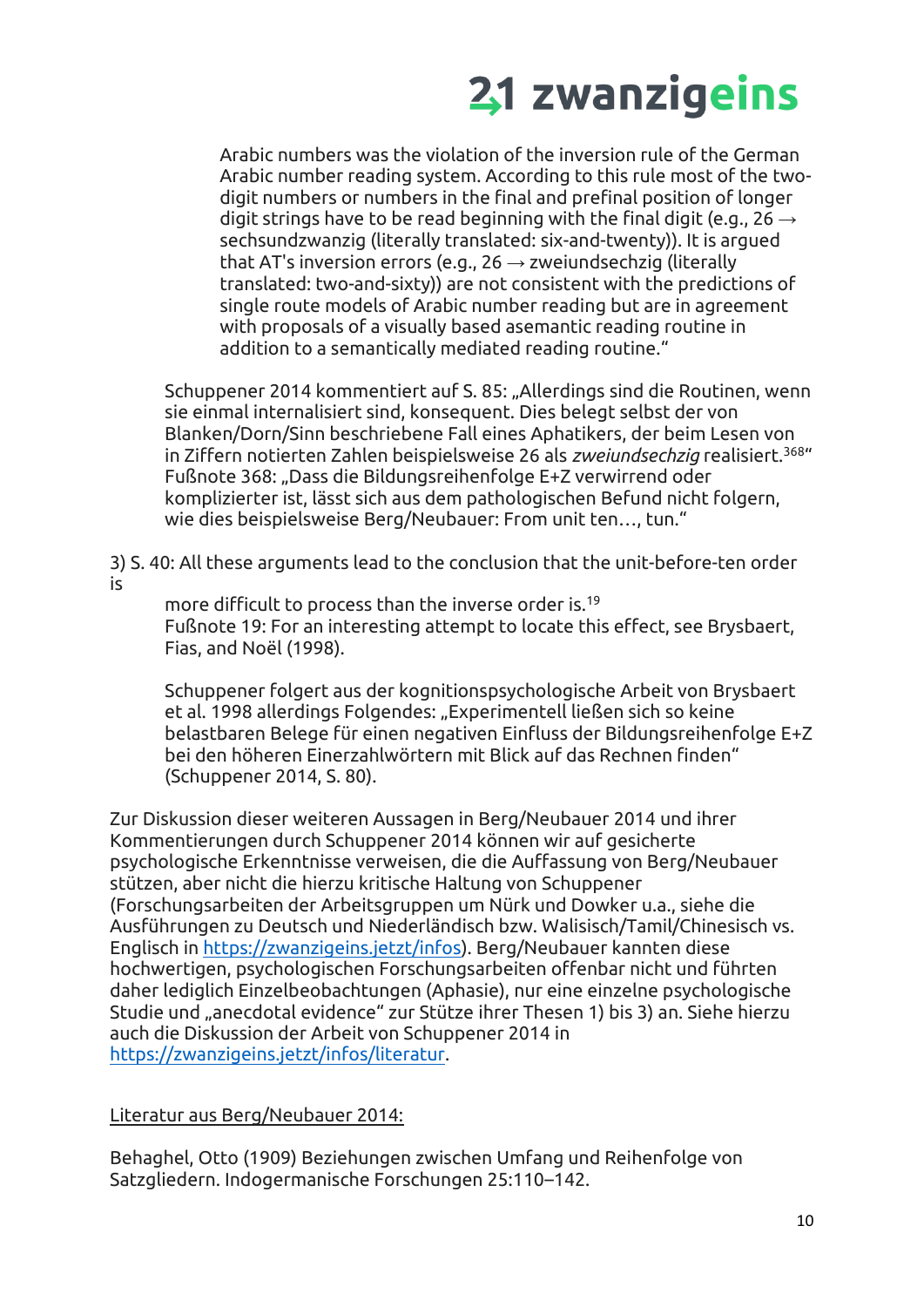Blanken, Gerhard, Dorn, M., & Sinn, H (1997) Inversion errors in Arabic number reading: Is there a nonsemantic route? Brain and Cognition 34:404–423.

Braune, Wilhelm (1967) Althochdeutsche Grammatik. Tübingen: Niemeyer. Bremmer, Rolf H (2009) An introduction to Old Frisian. Amsterdam: John Benjamins.

Bremmer, Rolf H. (2009). An introduction to Old Frisian. Amsterdam: John Benjamins.

Brysbaert, Marc, Fias, Wim, & Noël, Marie-Pascale (1998) The Whorfian hypothesis and numerical cognition: Is 'twenty-four' processed in the same way as 'four-andtwenty'? Cognition 66:51–77.

Burnley, David (1992) Lexis and semantics. In N. Blake (ed.), The Cambridge history of the English language. Vol. 2. Cambridge: Cambridge University Press. 409–499.

Christiansen, Morten H., & Devlin, Joseph T (1997) Recursive inconsistencies are hard to learn: A connectionist perspective on universal word order correlations. In M. G. Shafto (ed.), Proceedings of the 19th annual conference of the Cognitive Science Society. Mahwah, NJ: Lawrence Erlbaum.113–118.

Cooper, William E., & Ross, John Robert (1975) World order. In R. E. Grossman, L. James San, & T. J. Vance (eds.), Papers from the parasession on functionalism. Chicago: Chicago Linguistic Society. 63–111.

Gil, David (2001) Quantifiers. In M. Haspelmath, E. König, W. Österreicher, & W. Raible (eds.), Language typology and language universals. Vol. 2. Berlin: Walter de Gruyter. 1275–1294.

Greenberg, Joseph H (1978) Generalizations about number systems. In J. H. Greenberg, C. A. Ferguson, & E. A. Moravcsik (eds.), Universals of human language. Vol. 3: Word structure. Stanford: Stanford University Press. 249–295.

Hawkins, John A (1994) A performance theory of order and constituency. Cambridge: Cambridge University Press.

Kibler, William W (1984) An introduction to Old French. New York: The Modern Language Association of America.

Mayerthaler, Willi (1981) Morphologische Natürlichkeit. Wiesbaden: Athenaion.

Mustanoja, Tauno F (1960) A Middle English syntax. Part I: Parts of speech. Helsinki: Société Néophilologique.

Nohara, Yasuhiro (1995) The numerals in Chaucer [in Japanese]. English Review 10:41–65.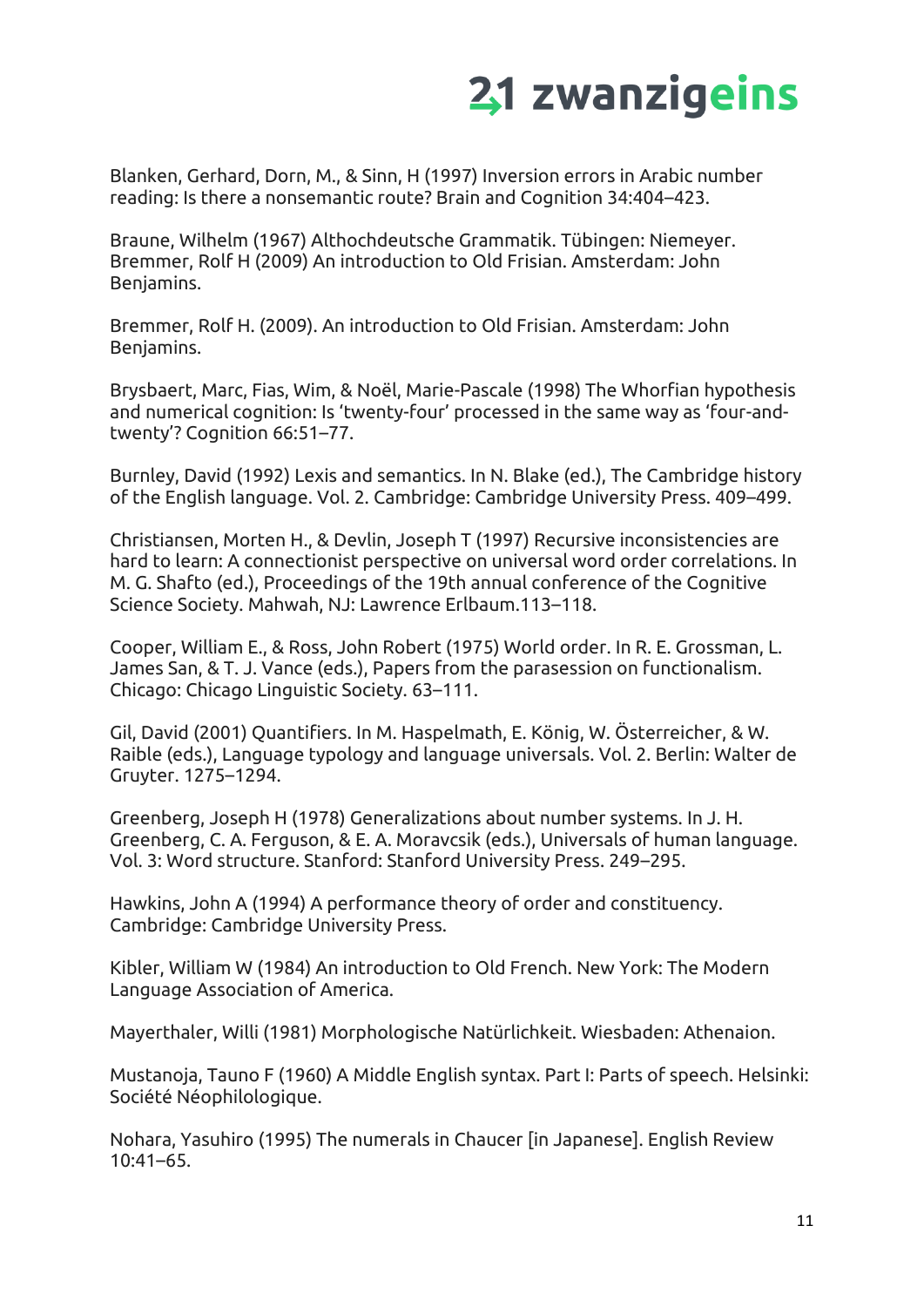Noreen, Adolf (1903) Altisländische und altnordische Grammatik: Unter Berücksichtigung des Urnordischen. Halle: Niemeyer.Öfverberg, 1924.

Öfverberg,William (1924) The inflections of the East Midland dialects in early Middle English. Lund: Håkan Ohlsson.

Pagel, Mark, Atkinson, Quentin D., & Meade, Andrew (2007) Frequency of word-use predicts rates of lexical evolution throughout Indo-European history. Nature 449:717–721.

Phillips, Betty S (1984) Word frequency and the actuation of sound change. Language 60:320–342.

Phillips, Betty S (2006) Word frequency and lexical diffusion. Basingstoke: Palgrave.

Quak, A, & van der Horst, JM (2002) Inleiding Oudnederlands. Leuven: Universitaire Pers Leuven.

Rohdenburg, Günter (1996) Cognitive complexity and increased grammatical explicitness in English. Cognitive Linguistics 7:149–182.

Stampe, David (1976) Cardinal number systems. In S. S. Mufwene, C. A. Walker, & S. B. Steever (eds.), Papers from the annual regional meeting of the Chicago Linguistic Society 12:594–609.

Tietjens, Eugenie (1922) Englische Zahlwörter des 15./16. Jahrhunderts. Langensalza: Julius Betz.

van Kerckvoorde, Colette M (1993) An introduction to Middle Dutch. Berlin: Mouton de Gruyter.

Wülfing, J. Ernst (1894) Die Syntax in den Werken Alfreds des Großen. Bonn: P. Hanstein.

#### **Weitere Aspekte**

#### **1) Althoff F (2008) Änderung der Zahlwörter im Englischen. In Gerritzen L, Hrsg. (2008) Zwanzigeins - für die unverdrehte Zahlensprechweise. Universitätsverlag Brockmeyer, Bochum, S. 115-123**

#### Althoff 2008:

"Dank gut sortierter Datenbanken von alten englischsprachigen Drucken, ist es heutzutage möglich eine breite Anzahl von Schriftstücken zu bearbeiten und nach entsprechenden Wortketten zu durchsuchen. Die Suche wurde auf den Bereich der Numeralien von 20 bis 29 eingegrenzt, da es sich bei diesen Zahlworten um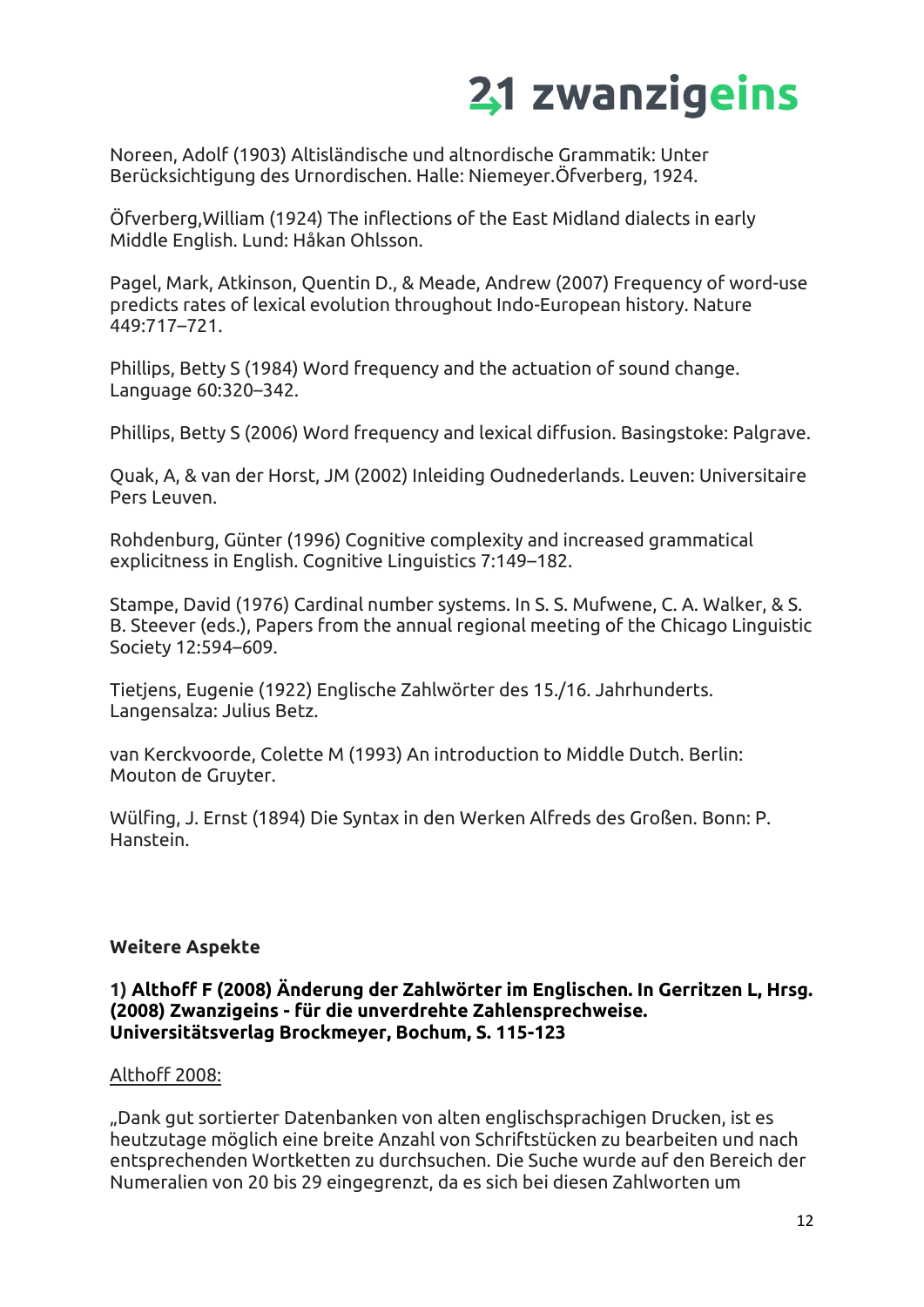diejenigen handelt, die sich Weinstock nach zuletzt ändern werden. Gesucht wurde zum einen in den Zitaten des OED und zum anderen in der EEBO (Early English Books http://eebo.chadwyck.com/).

Dabei stellte sich heraus, dass die Änderung um 1500 begann und sich in einem Zeitraum zwischen 1625 und 1650 durchgesetzt hatte. Bei Dokumenten die um 1625 entstanden, hält sich zunächst noch die Waage zwischen den Formen, während um 1650 nur noch offizielle Dokumente die alte Form nutzen." (Althoff 2008, S. 119)

"- Die Änderung zur modernen Syntax wurde um 1625 akzeptiert.

o Es ist eher unwahrscheinlich, dass der Einfluss der französischen Sprache der hauptsächliche Grund für die Änderung ist

o Die Einführung der arabischen Ziffern in England ist wahrscheinlich Haupteinfluss für die Änderung der Numeralien Syntax." (Althoff 2008, S. 122)

"Die Form der veralteten Syntax war aber auch noch 200 Jahre später nicht in Vergessenheit geraten; so nutzt der berühmte Detektiv Sherlock Holmes, ein überzeugter Traditionalist, selbst Ende des 19. Jahrhunderts noch die alte Syntax für Zahlworte." (Althoff 2008, S. 119)

Anm.: Es ist hier nicht die Syntax gemeint, sondern die Morphologie<sup>5</sup>.

Literatur aus Althoff 2008:

OED = The Oxford English dictionary: On CD-ROM; including additions series volumes 1 - 3. 2. ed., version 3.0. Oxford: Oxford Univ. Press, 2002.

Weinstock, Horst (2003) Kleine Schriften: Ausgewählte Studien zur alt-, mittel- und frühneuenglischen Sprache und Literatur. Heidelberg: Universitätsverlag Winter.

<sup>5</sup> Aus Wikipedia:

#### Morphologie

Syntax natürlicher Sprachen

Bezogen auf natürliche Sprachen ist die Syntax eine Abteilung der Grammatik und eng benachbart zur Morphologie. Die Abgrenzung zwischen ihnen nimmt auf Komplexitätsebenen der grammatischen Struktur sprachlicher Ausdrücke Bezug. Zum Beispiel: Vom minimalen Sprachzeichen (Morphem) *frag* als Wort-Stamm über die erweiterte Form durch Anfügung des Präfixes *be* bis zur Wortform *befragst* ist die Morphologie zuständig. Von da an die Komplexitätsebenen aufwärts, also vom Syntagma *den Kandidaten befragst* über den einfachen Satz *(wenn) du den Kandidaten befragst* bis zum zusammengesetzten Satz *halt dich zurück, wenn du den Kandidaten befragst*, ist die Syntax zuständig. Für die Syntax ist die Wortform eine Ganzheit, mit deren innerer Struktur syntaktische Regeln nichts zu schaffen haben; diese müssen nur "wissen", welchen syntaktisch relevanten morphologischen Kategorien die Wortform überhaupt angehört.

Die Morphologie (von altgriechisch μορφή morphé, deutsch 'Gestalt', 'Form', und λόγος lógos, deutsch 'Wort', 'Lehre', 'Vernunft'), auch: Morphematik oder Morphemik, ist eine linguistische Teildisziplin, deren Untersuchungsobjekt das Wort als größte und das Morphem als kleinste Einheit ist. Sie untersucht die Struktur von Wörtern, deren Aufbau und Regularitäten des Aufbaus.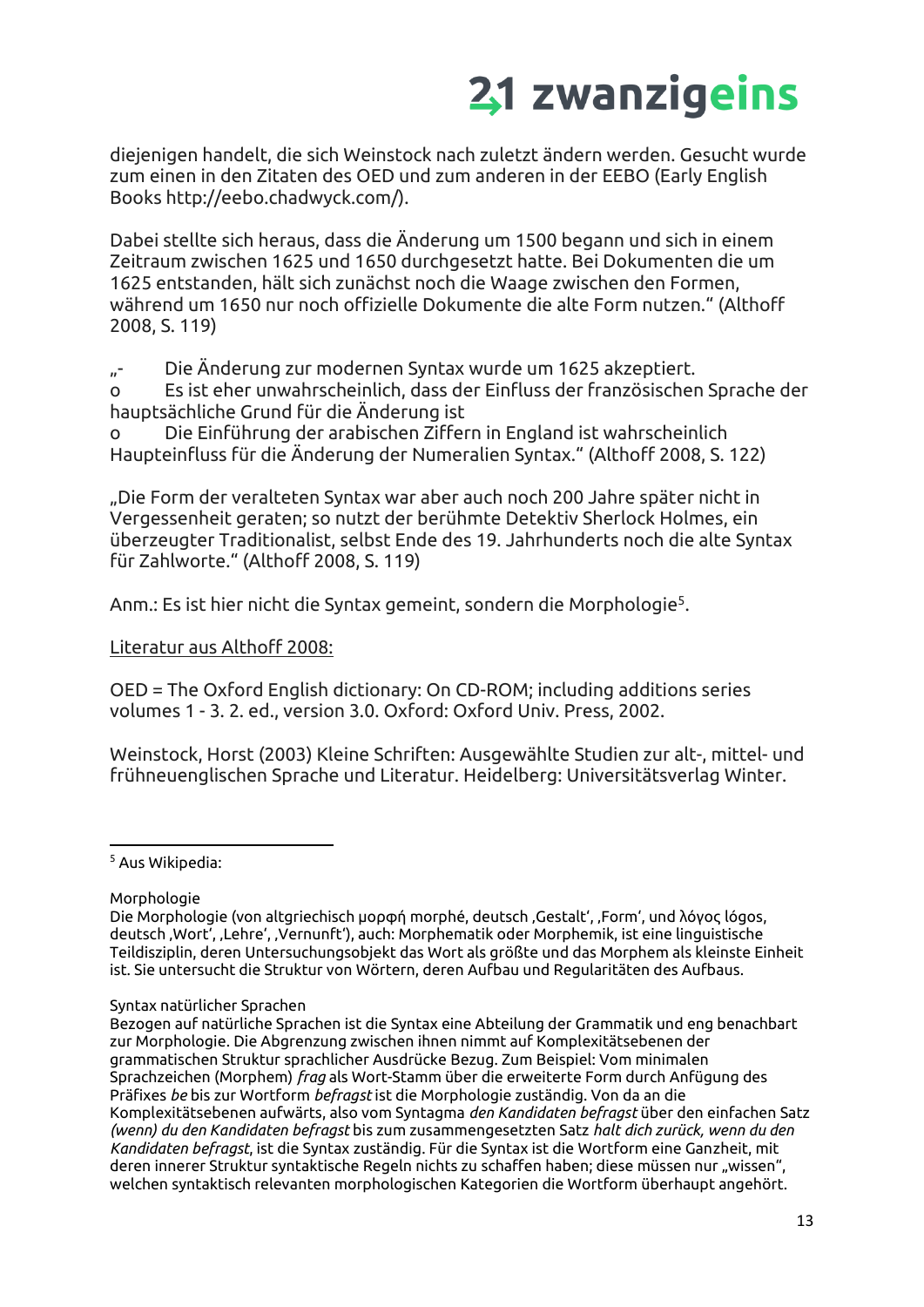

#### Vergleich Althoff 2008 mit Berg/Neubauer 2014:

a) "Die Suche wurde auf den Bereich der Numeralien von 20 bis 29 eingegrenzt, da es sich bei diesen Zahlworten um diejenigen handelt, die sich Weinstock nach zuletzt ändern werden." (Althoff 2008, S. 119) Die Beobachtung nach Weinstock 2003 wird von Berg/Neubauer 2004 bestätigt.

b) "Dabei stellte sich heraus, dass die Änderung um 1500 begann und sich in einem Zeitraum zwischen 1625 und 1650 durchgesetzt hatte. … Die Einführung der arabischen Ziffern in England ist wahrscheinlich Haupteinfluss für die Änderung der Numeralien Syntax." (Althoff 2008, S. 122)

Dies stimmt mit Berg/Neubauer 2014, Figure 1 nur überein, wenn die Form "Einerund-Zehner" ignoriert wird, d.h. die Form mit "and" als Konjunktion nicht beachtet wird. Der Einfluss des Französischen ist jedoch plausibel, da diese Form "Einer-und-Zehner" bereits ab 1250 aufkam.

Und: Stellenwertsystem und Schreibrichtung haben jedoch zunächst keine Bedeutung, denn Lese- und Schreibfähigkeit entwickeln sich in der Bevölkerung erst zwischen 1600-1900 (Berg/Neubauer 2014, S. 39)

c) "Die Form der veralteten Syntax war aber auch noch 200 Jahre später nicht in Vergessenheit geraten". (Althoff 2008, S. 119)

Dies wird von Berg/Neubauer 2004 bestätigt (siehe Figure 1).

#### Ergebnis:

In der Interpretation ergibt sich deshalb ein Unterschied, da Berg/Neubauer 2014 einen Umstieg von der altenglischen Einer-und-Zehner-Form (mit "and") auf die Zehner-und-Einer-Form (mit "and") bereits ab 1250 nachweisen (Vermutung: Einfluss des Französischen) und sich die Beobachtung von Althoff 2008 ("Änderung erst ab 1500") auf das Aufkommen der "Zehner-Einer-Form (ohne "and") beschränkt.

**2) Schuppener G (2014) Warum 21 einundzwanzig heißt: Die höheren Einerzahlwörter im Deutschen. Geschichte ihrer Bildung und Reformideen. Wien: Praesens Verlag, 2014. S. 126. ISBN 978-3-7069-0819-1.** 

#### **Erwähnungen von Berg und Neubauer 2014 in Schuppener 2014 im Hinblick auf das Englische:**

a) S. 42: "Sehr selten ist auch die Bildungsvariante E+Z ohne Konjugation belegbar (Berg/Neubauer 2014)."